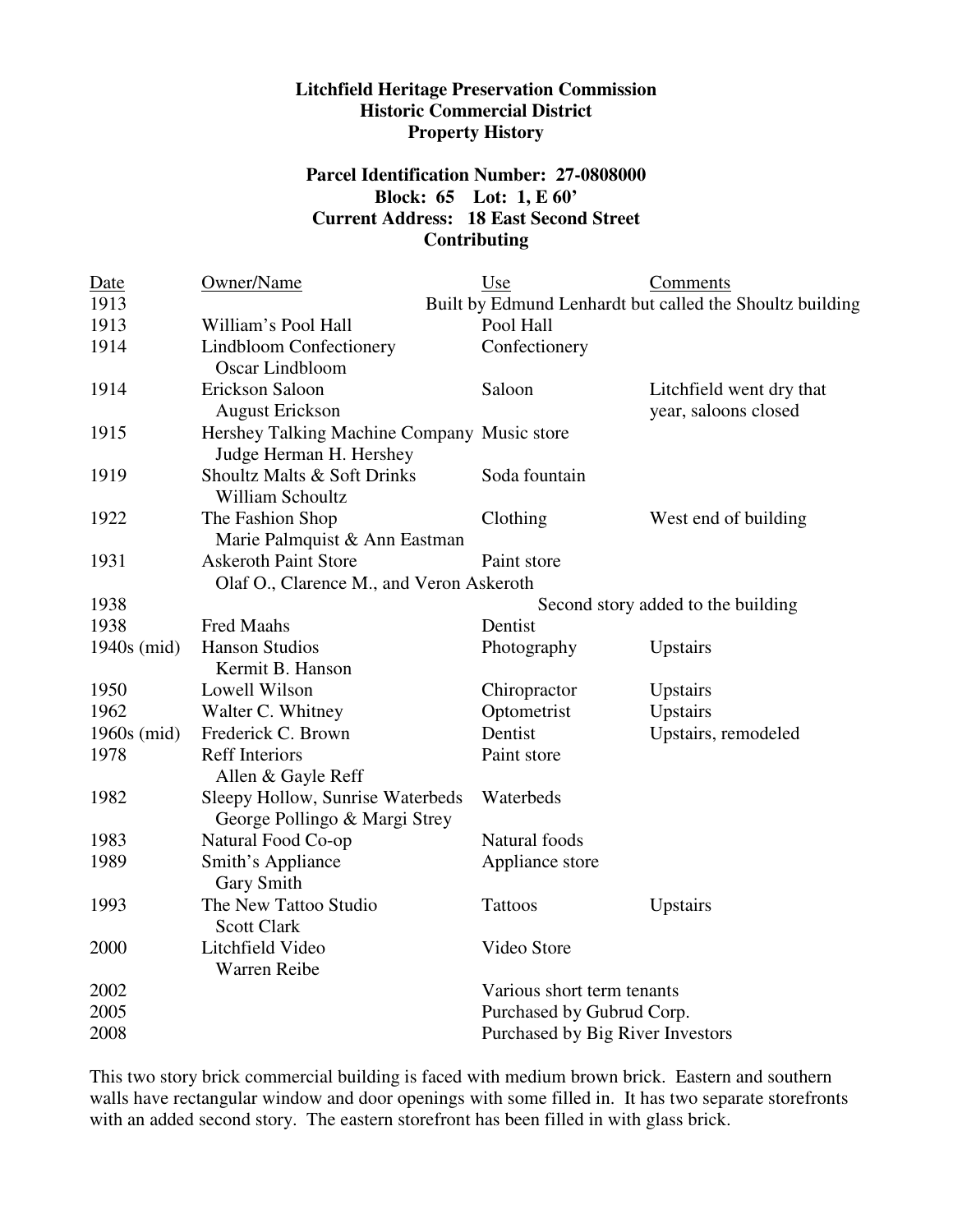## **Building Data, City of Litchfield Tax Assessor**

Land Appraisal General Desirability: Fair Lot Record: Topography: Level Improvements: Sidewalks Curb & Gutter City Water Sanitary Sewer Street: Asphalt, Alley Zoning or Use: Commercial 2 Location: Inside lot

Description of Principal Structure: Building: Yr. Built 1912 Sq. Ft. 25' x 60', two stories Foundation: Exterior Walls: Brick Roof: Flat, built up Interior Finish: First floor Walls plaster Ceiling tin Floors wood